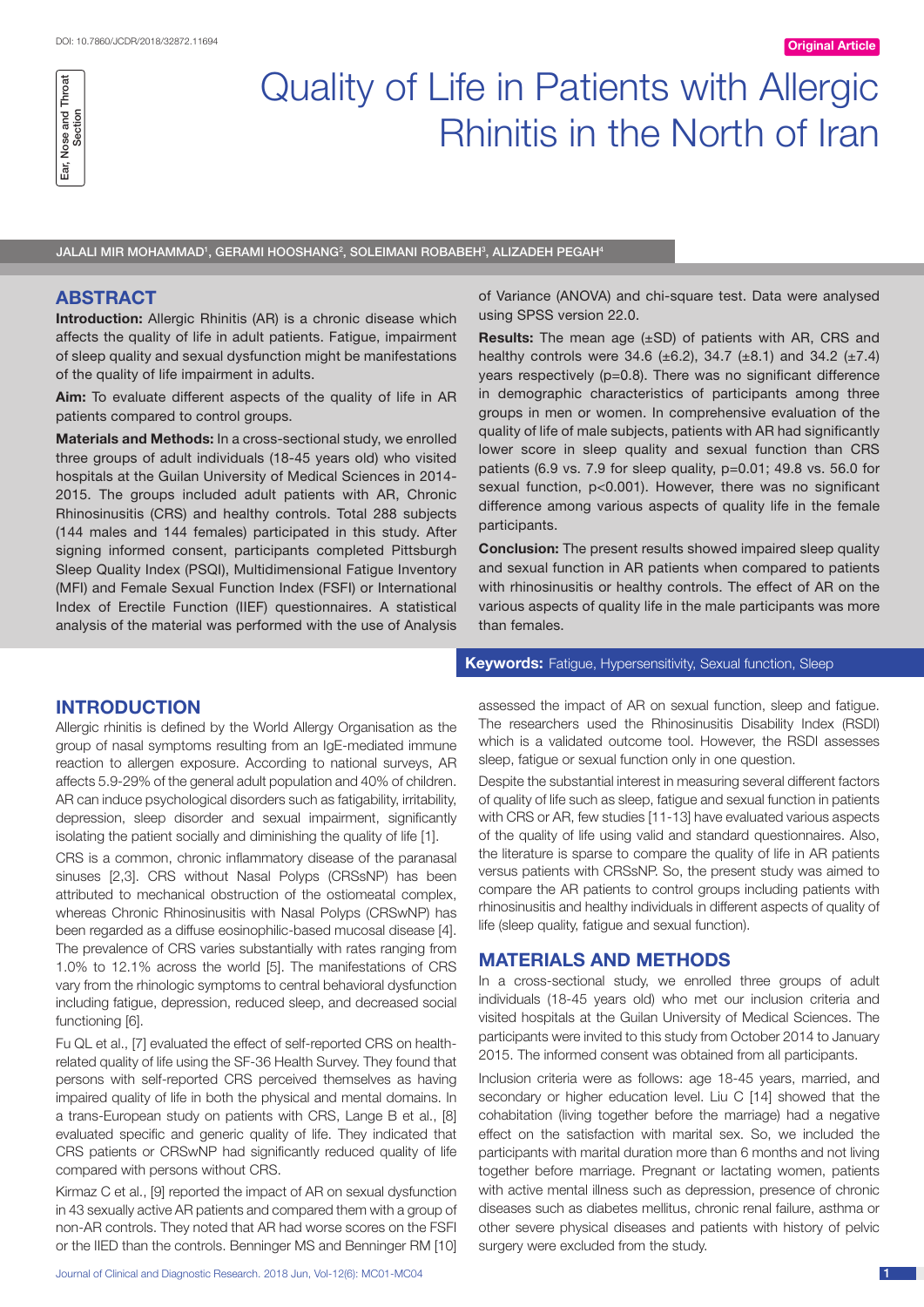Participants were classified into three groups: Group 1, patients with persistent AR (including 45 males and 45 females); Group 2, patients with Chronic Rhinosinusitis (CRSsNP); and Group 3, healthy controls. Matching for the age was performed with a tolerance range (±2 years). AR patients were eligible if they met all the following criteria: (1) exhibit atleast one positive result on the allergy skin prick reaction test, (2) meet the classification criteria of moderate to severe Persistent Allergic Rhinitis (PAR) according to the Allergic Rhinitis and its Impact on Asthma (ARIA) guidelines [15]. According to ARIA classification, PAR means that patients have symptoms for more than 4 days a week and for more than 4 consecutive weeks, with the understanding that patients generally suffer approximately every day [16,17]. According to the guidelines of AAO-HNS published in 2007, a combination of symptom criteria and objective findings are required for the diagnosis of CRS. A positive diagnosis of CRS was defined as complaints of 2 or more major criteria or 1 major criteria and 2 or more minor criteria lasting for 12 weeks or longer [6].

Diagnosis of CRS was confirmed with Computed Tomography (CT) of nose and para nasal sinuses. The images were obtained in axial and coronal planes. Thickness of sections was 3 mm at ostiomeatal complex and 5 mm for rest of the structures. CT scan was done for both bony and soft tissue windows. Lund-Mackay scoring system was used to assess involvement of the maxillary, anterior ethmoid, posterior ethmoid, sphenoid and frontal sinuses as follows: 0-no opacification, 1-partial opacification, 2-complete opacification. Ostiomeatal unit was scored as 0-no opacification, 2-total opacification. Each side was graded separately and the scores from each side were then added to determine the overall CT score which ranged from 0 to 24 [18]. The minimum Lund-Mackay score was 4 in this study.

In all patients, evidence of nasal polyps or purulent mucus in the middle meatus or ethmoid region were assessed with rigid nasal endoscopy and those with polyps were excluded.

After gathering demographic characteristics, the patients were asked to fill PSQI, MFI, FSFI or IIEF questionnaires for assessing sleep disorder, fatigue and sexual function, respectively. Also we assessed quality of life in our participants with Sinonasal Outcome Test 22 (SNOT 22).

The PSQI questionnaire consists of 18 items and assesses seven areas including subjective sleep quality, sleep latency, sleep duration, habitual sleep efficiency, sleep disturbances, use of sleeping medications, and daytime dysfunction over the last month. Each area has a range of 0-3 points. In all cases, a score of "0" shows no difficulty, while a score of "3" means severe difficulty. The seven component scores are then added to yield one global score with a range of 0-21 points. "0" indicates no difficulty and "21" indicates severe difficulties in all areas [19]. Farrahi Moghaddam J et al., [20] showed that the psychometric properties of the Persian version of the PSQI were acceptable. Cronbach's alpha coefficient of the PSQI was 0.52.

MFI is a 20-item questionnaire to estimate five dimensions of fatigue: general fatigue, physical fatigue, reduced motivation, reduced activity and mental fatigue. This questionnaire is ranging from 1 to 7. Higher total scores correspond with more acute levels of fatigue [21]. The validity and reliability of the Persian version of MFI were showed in study done by Ghajarzadeh M et al., [22].

FSFI evaluates six main domains of sexual functions in female including sexual desire, lubrication, sexual satisfaction, sexual arousal, orgasm and sexual pain over the previous month. Total scores range from 0 to 36. A higher score indicates better performance of sexual function [23]. Persian translate of FSFI questionnaire has been previously validated in an Iranian study. Cronbach's alpha reliability index of FSFI has been estimated at 0.85 [24].

Men completed IIEF which included 15 questions. A score of 0-5 is given to each item. This questionnaire assesses the 4 main areas of male sexual function: erectile function, orgasmic function, sexual desire and intercourse satisfaction. The lower the score, the more severe sexual dysfunction [25]. Pakpour AH et al., showed that the alpha coefficients were acceptable for all sub-scales. The interclass correlation coefficients were ranging from 0.69 to 0.87 for the patient sample [26].

SNOT 22 questionnaire evaluates the nose and paranasal sinuses symptoms and their relationship with sleep, sexual function and fatigue. It is mainly used for follow-up of the sinusitis treatment. In the questionnaire, each item is rated from "0" to "5" in which "0" means no problem and "5" means worst problem. Total score of questionnaire indicates effect of disease on quality of life which could be between "0-110", lower score indicates a better quality of life. Items pertain to specific sinonasal, ear/facial, sleep dysfunction and psychological domains [27]. Jalessi M et al., showed that Cronbach's alpha coefficient of Iranian version of SNOT 22 was 0.90 [28].

#### **Statistical analysis**

In this study, participants were categorised based on the gender and condition of sinus tract (AR vs. CRSsNP vs. healthy controls). The results of the Benninger MS and Benninger RM study [10] were used to perform a two-tailed sample size calculation in a level of significance of 0.05 and a power of 80, giving a required sample size of at least 45 male or female subjects in each group.

Statistical analysis of the extracted data was conducted using IBM SPSS Statistics version 22.0. All data were expressed as Mean±Standard Deviation (SD) or percentage unless otherwise stated. Comparisons between three groups were determined by ANOVA or Pearson's chi-square test as appropriate. Bonferroni post-hoc analyses were used for the statistical comparison of more than two groups. Pearson's test was applied to analyse correlations between improvement of the above mentioned indices and AR symptoms. Statistical significance was inferred at a two-sided p-value of <0.05.

#### **Results**

In this study, 288 participants (including 144 males and 144 females) were evaluated. There was no significant difference in demographic characteristics of participants among three groups [Table/Fig-1].

| Variable                                                                                                                                                                        | <b>Allergic rhinitis</b><br>$(n=96)$ | <b>Chronic rhinosinusitis</b><br>$(n=96)$ | <b>Healthy controls</b><br>$(n=96)$ | p-value* |  |  |  |
|---------------------------------------------------------------------------------------------------------------------------------------------------------------------------------|--------------------------------------|-------------------------------------------|-------------------------------------|----------|--|--|--|
| Age (year, mean±SD)                                                                                                                                                             |                                      |                                           |                                     |          |  |  |  |
| Male                                                                                                                                                                            | $354 + 46$                           | $33.4 + 6.9$                              | $34.9 + 7.2$                        | 0.27     |  |  |  |
| Female                                                                                                                                                                          | $33.9 + 7.5$                         | $36.0 + 9.1$                              | $33.5 \pm 7.7$                      | 0.27     |  |  |  |
| BMI (mean±SD)                                                                                                                                                                   |                                      |                                           |                                     |          |  |  |  |
| Male                                                                                                                                                                            | $25.5 \pm 2.6$                       | $25.5 \pm 3.0$                            | $26.2 + 3.8$                        | 0.46     |  |  |  |
| Female                                                                                                                                                                          | $25.4 + 3.4$                         | $26.1 + 3.4$                              | $25.8 + 4.0$                        | 0.63     |  |  |  |
| Marriage duration (month, mean±SD)                                                                                                                                              |                                      |                                           |                                     |          |  |  |  |
| Male                                                                                                                                                                            | $14.8 \pm 10.9$                      | $11.9 + 6.0$                              | $11.4 + 7.9$                        | 0.11     |  |  |  |
| Female                                                                                                                                                                          | $124 + 81$                           | $13.8 + 9.2$                              | $11.7 + 7.9$                        | 0.46     |  |  |  |
| Academic education >12 year (number, percentage)                                                                                                                                |                                      |                                           |                                     |          |  |  |  |
| Male                                                                                                                                                                            | 23 (47.9%)                           | 30 (62.5%)                                | 22 (45.8%)                          | 0.20     |  |  |  |
| Female                                                                                                                                                                          | 17 (35.4%)                           | 27 (56.2%)                                | 23 (47.9%)                          | 0.12     |  |  |  |
| <b>[Table/Fig-1]:</b> Demographic characteristic of participants among three groups.<br>*with using ANOVA for age, BMI, marriage duration and chi-square for academic education |                                      |                                           |                                     |          |  |  |  |

Three components of the quality life, including sleep, fatigue and sexual function, were evaluated in men and women [Table/Fig-2]. About sleep quality, analysis showed that there was a significant difference in total score of PSQI among men with AR or CRS and healthy controls (p=0.04 and p<0.001, respectively). Also,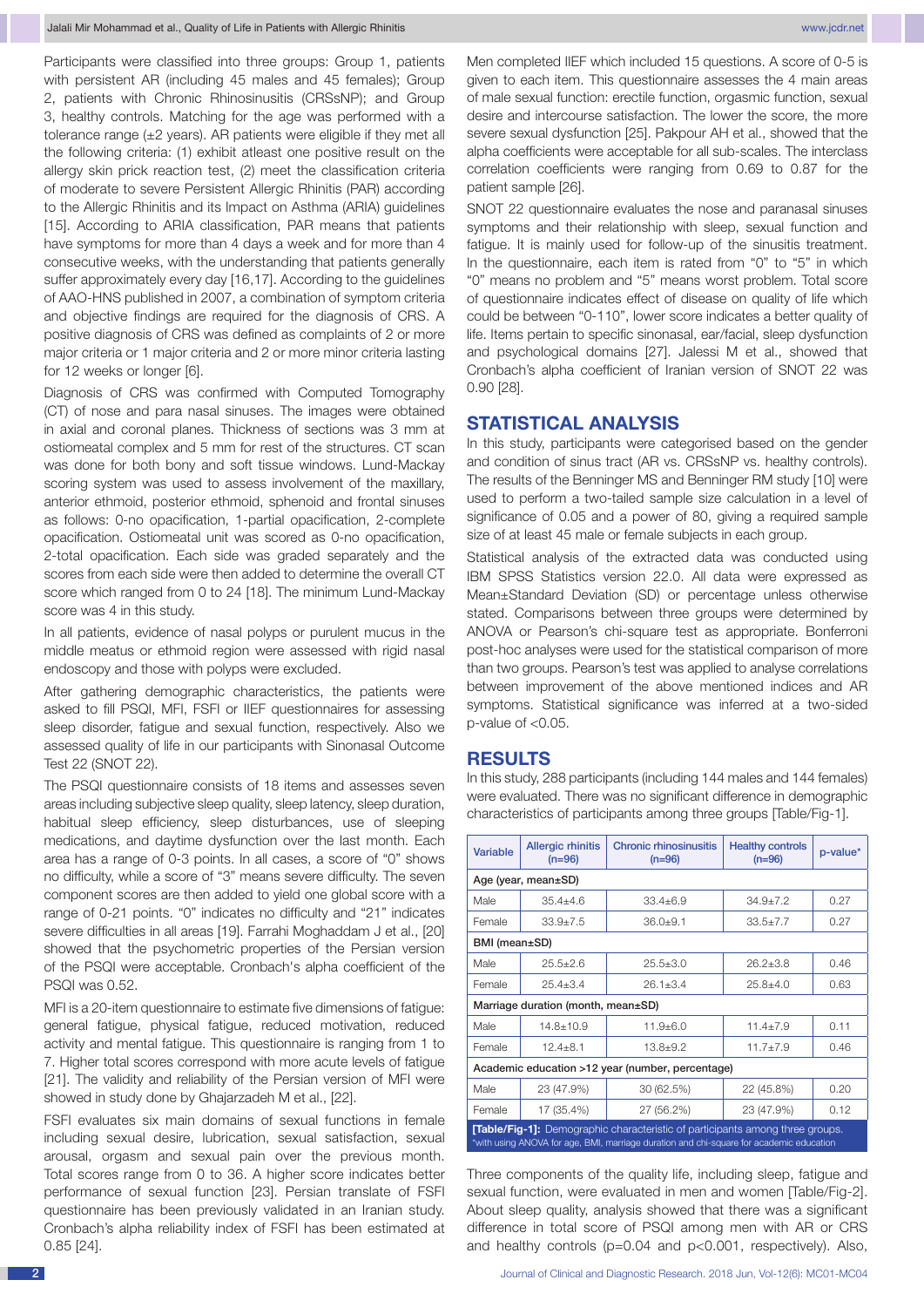www.jcdr.net Jalali Mir Mohammad et al., Quality of Life in Patients with Allergic Rhinitis

there was significant difference in sub-scales 2 (sleep latency), 4 (habitual sleep efficiency), 5 (sleep disturbances) and 6 (use of sleeping medications) in men among three groups (p<0.05). However, the difference of PSQI scores in women among three groups was not significant.

| Variable                                                                                                            | <b>Allergic rhinitis</b><br>$(n=96)$ | Chronic<br>rhinosinusitis<br>$(n=96)$ | Healthy<br>controls (n=96) | p-value* |  |  |  |
|---------------------------------------------------------------------------------------------------------------------|--------------------------------------|---------------------------------------|----------------------------|----------|--|--|--|
| PSQI (mean)                                                                                                         |                                      |                                       |                            |          |  |  |  |
| Male                                                                                                                | 6.9                                  | 7.9                                   | 5.5                        | 0.01     |  |  |  |
| Female                                                                                                              | 6.0                                  | 6.5                                   | 6.5                        | 0.53     |  |  |  |
| MFI 20 (mean)                                                                                                       |                                      |                                       |                            |          |  |  |  |
| Male                                                                                                                | 67.4                                 | 71.2                                  | 72.4                       | 0.15     |  |  |  |
| Female                                                                                                              | 66.6                                 | 60.2                                  | 63.0                       | 0.09     |  |  |  |
| Sexual function (mean)                                                                                              |                                      |                                       |                            |          |  |  |  |
| Male (IIEF)                                                                                                         | 49.8                                 | 56.0                                  | 56.6                       | < 0.001  |  |  |  |
| Female (FSFI)                                                                                                       | 26.1                                 | 24.9                                  | 25.1                       | 0.37     |  |  |  |
| <b>[Table/Fig-2]:</b> Various components of participants' quality of life among three groups.<br>*with using ANOVA. |                                      |                                       |                            |          |  |  |  |

About fatigue, we did not find any significant difference between MFI scores in men or women among three groups.

Sexual function in men was evaluated by IIEF. ANOVA analysis revealed that men with AR had significantly weaker sexual function compared to men with CRS or healthy controls (p<0.001). Post-hoc analysis showed that the difference existed in all sub-scales among three groups. Based on the FSFI questionnaires for women, there was no significant difference among three groups.

In men with AR, there was only significant correlation between sleep quality and sexual function (p<0.01). It means patients who had higher PSQI scores had lower IIEF score. In men with CRS, correlation between sleep quality and fatigue was significant (p=0.04). However, there was no significant correlation between PSQI, MFI and IIEF in healthy controls.

On the other hand, there was only statistical correlation between sleep quality and fatigue in women with AR (p<0.001). There was no correlation in patients with rhinosinusitis and healthy controls between three components of quality of life.

We assessed the severity of AR with SNOT 22. Overall, men with AR had more severe symptoms than women with AR (SNOT 22 score 45.0 versus 39.2, respectively; [Table/Fig-3]. In men with AR, there was a significant correlation between the severity of AR and two components of quality of life including fatigue (p<0.01) and sexual function (p=0.05). In men with AR, a significant difference was observed only in sub-scale of general fatigue than the control groups.

| Domain                                                                                                                                                                                                                                                                                                                                                                                                                                                                                                                                                                                                                                                                                                                                     | Female        | <b>Male</b>    | p-value |  |  |  |  |
|--------------------------------------------------------------------------------------------------------------------------------------------------------------------------------------------------------------------------------------------------------------------------------------------------------------------------------------------------------------------------------------------------------------------------------------------------------------------------------------------------------------------------------------------------------------------------------------------------------------------------------------------------------------------------------------------------------------------------------------------|---------------|----------------|---------|--|--|--|--|
| Rhinological <sup>a</sup>                                                                                                                                                                                                                                                                                                                                                                                                                                                                                                                                                                                                                                                                                                                  | $19.5 + 9.5$  | $21.2 \pm 7.1$ | 0.21    |  |  |  |  |
| Psychological <sup>b</sup>                                                                                                                                                                                                                                                                                                                                                                                                                                                                                                                                                                                                                                                                                                                 | $9.6 + 7.3$   | $11.1 + 8.0$   | 0.36    |  |  |  |  |
| Far/facial <sup>c</sup>                                                                                                                                                                                                                                                                                                                                                                                                                                                                                                                                                                                                                                                                                                                    | $4.1 + 4.2$   | $5.4 + 5.5$    | 0.37    |  |  |  |  |
| Sleep dysfunction <sup>d</sup>                                                                                                                                                                                                                                                                                                                                                                                                                                                                                                                                                                                                                                                                                                             | $5.9 + 5.6$   | $7.0 + 5.0$    | 0.24    |  |  |  |  |
| Total SNOT 22                                                                                                                                                                                                                                                                                                                                                                                                                                                                                                                                                                                                                                                                                                                              | $39.2 + 21.7$ | $45.0 + 19.5$  | 0.34    |  |  |  |  |
| <b>[Table/Fig-3]:</b> Subset SNOT-22 Scores of Patients with allergic rhinitis (Values are<br>mean±standard deviation).<br><sup>a</sup> Scores range from 0 to 40. Items: need to blow nose, sneezing, cough, runny nose, postnasal<br>discharge, thick nasal discharge, nasal obstruction, loss of smell and/or taste.<br><b>Example 5 Food From 0 to 30. Items: fatigue, reduced productivity, reduced concentration, frustra-</b><br>tion/restlessness/irritability, sadness, embarrassment.<br>"Scores range from 0 to 20. Items: ear fullness, dizziness, ear pain, facial pain and/or pressure.<br>dScores range from 0 to 20. Items: difficulty falling asleep, waking up at night, waking up tired,<br>lack of good night's sleep. |               |                |         |  |  |  |  |

Post-hoc analysis showed that there were statistical relations between orgasm (p=0.05) and intercourse satisfaction (p=0.03) to severity of disease. On the other hand, in women with AR, the

severity of AR was correlated with sleep quality and fatigue (p=0.03) and p=0.01, respectively). In women with AR, differences in lack of motivation, decreased activity and mental fatigue sub-scales with the control group were significant. Also, post-hoc analysis showed that women with more severe AR had more score in sleep latency sub-scale.

#### **Discussion**

Consistent with prior studies, the results of the present study showed that men with AR or CRS had significantly worse sleep quality than healthy controls. However, we could not find significant difference in sleep quality among female participants. Trikojat K et al., [11] in Germany assessed 41 patients with seasonal AR and 42 healthy subjects in terms of sleep quality. In their study, there was a significant difference between patients and healthy subjects just in sub-scale 7 (sleepiness during the day). Unlike our study, men and women were not analysed separately in Trikojat K et al., study. Stuck BA et al. [29] observed that daytime sleepiness in patients with seasonal AR was increased in the pollen season. The increase in daytime sleepiness was more pronounced in patients with moderate-to-severe AR. However, they did not find a correlation between daytime sleepiness and objective sleep patterns (eg, snoring time or AHI). They noted the daytime sleepiness to be related to the condition itself rather than to an impairment of nocturnal sleep. Colas C et al., [30] showed an inverse correlation between sleep quality (assessed by PSQI) and AR severity (measured by ARIA severity classifications, either conventional or modified). Guadin RA et al., [31] showed that there is a significant association between level of control of AR and the severity of subjectively perceived sleep quality detriment using the SNOT-22.

Assessing fatigue outcomes in participants, we found significant worse scores in male or female subjects with AR compared with CRSsNP patients or healthy controls. These results were consistent with the study by Marshal PS et al., [12]. Marshal PS et al., used MFI questionnaire to assess fatigue in patients with seasonal AR. We observed that AR patients also had a significant difference with the healthy controls in some sub-scales of MFI-20 such as reduced level of motivation, decreased activity, general fatigue and mental fatigue. It seems that allergy effects are mainly on the central nervous system. In the past, it was thought that the cause of fatigue in patients with AR, was due to the impact of symptoms particularly, effect of nasal congestion on patients' sleep and reduced oxygenation to the central nervous system [32-34]. Sardana N and Craig TJ [35] mentioned that in addition to nasal congestion, other allergic symptoms (such as sneezing, rhinorrhea, and nasal pruritus) may contribute to reduced sleep quality and sleep disturbance in individuals with AR. Recently, however, studies show that other reasons such as allergic reactions due to release of inflammatory mediators including IL-1 and TNF- $\alpha$ , causing malaise, weakness, inability to concentrate and loss of interest in daily activities by affecting the central nervous system [12,35].

Regarding the effect of AR on male sexual performance, our results showed that all sub-scales of sexual function (including the erection, orgasm, sexual orientation, satisfactory intercourse and total satisfaction of sexual function) was significantly different compared with other groups. However, we could not find significant difference in women among three groups in total score or its sub-scales. In a study Kirmaz C et al., [9] used FSFI and IIEF questionnaires to assess sexual function in women and men, respectively. They found significant differences in total score and sub-scales of women or men with AR compared to control group. Also, Ozler GS et al., [13] evaluated sexual function in men with AR using the IIEF questionnaire. The results of this study showed that male patients in all sub-scales of the questionnaire had significantly weaker sexual function than the control group.